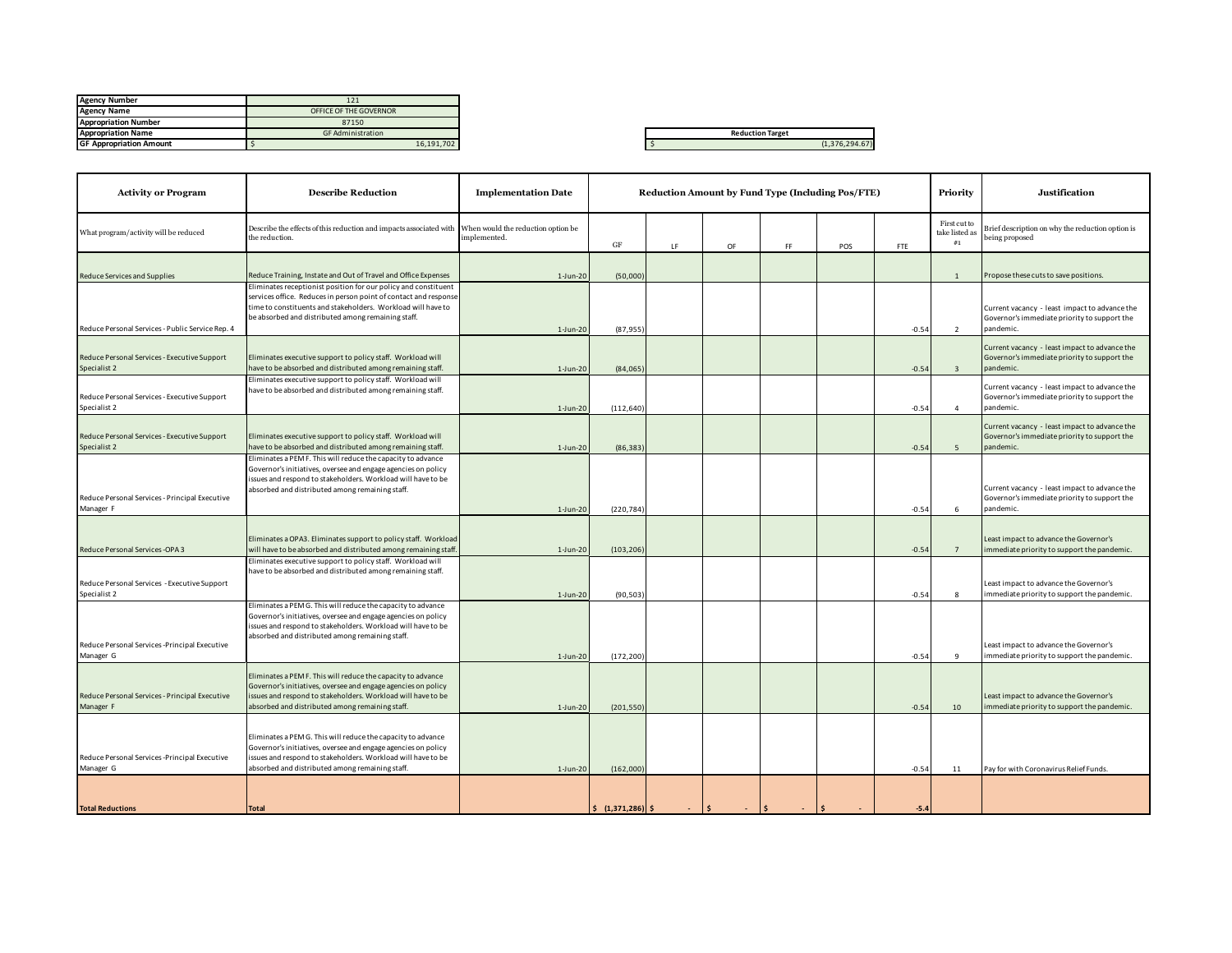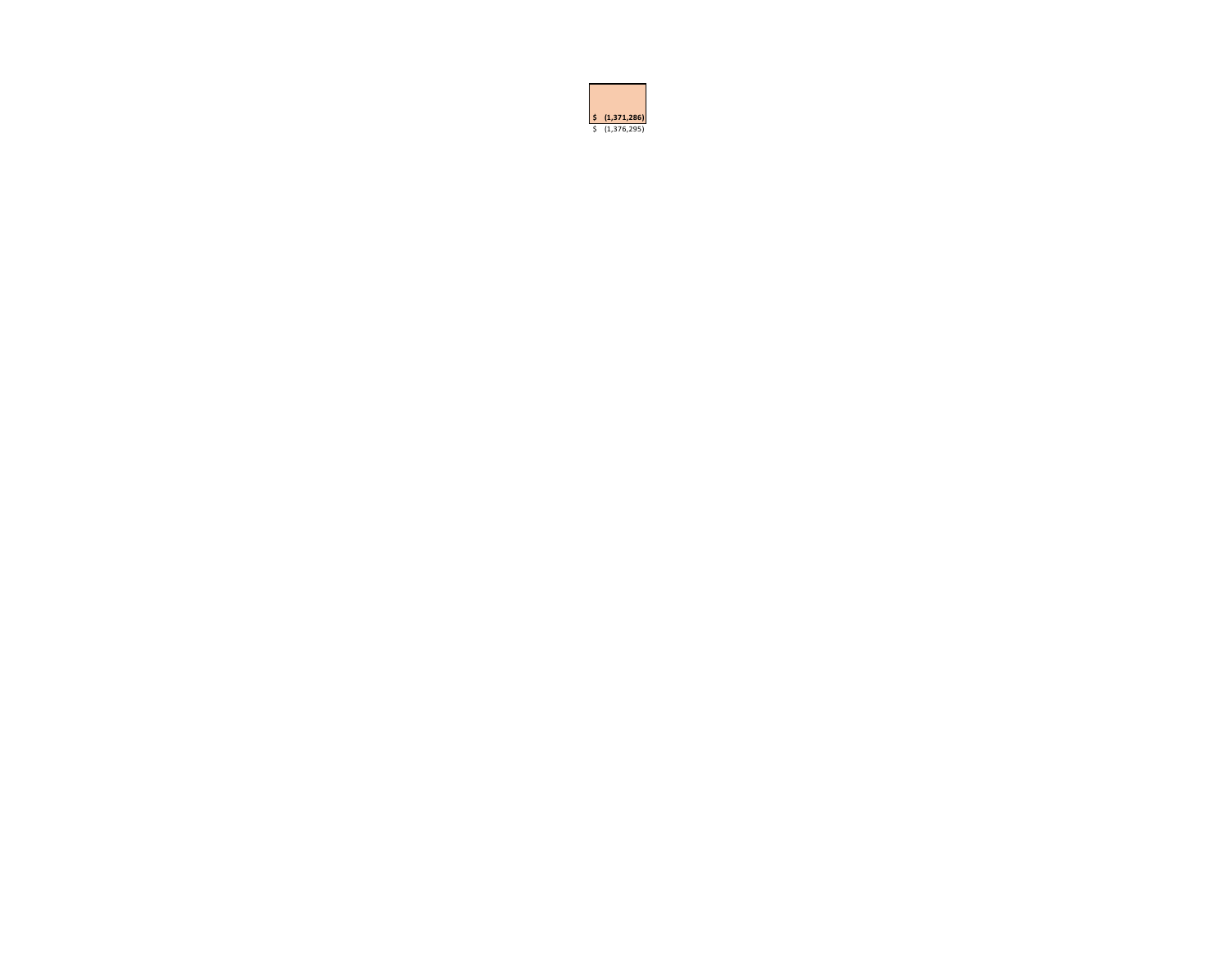| <b>Agency Number</b>           | 121                      |
|--------------------------------|--------------------------|
| <b>Agency Name</b>             | OFFICE OF THE GOVERNOR   |
| <b>Appropriation Number</b>    | 87250                    |
| <b>Appropriation Name</b>      | <b>GF Administration</b> |
| <b>GF Appropriation Amount</b> | 50,000                   |

| <b>Reduction Target</b> |              |  |  |  |  |  |
|-------------------------|--------------|--|--|--|--|--|
|                         | $(A, 2E)$ 00 |  |  |  |  |  |

| <b>Activity or Program</b>            | <b>Describe Reduction</b>                                                                                               | <b>Implementation Date</b> | Reduction Amount by Fund Type (Including Pos/FTE)<br>Priority |             |             |        |     |     |                                                                          | Justification                                                      |
|---------------------------------------|-------------------------------------------------------------------------------------------------------------------------|----------------------------|---------------------------------------------------------------|-------------|-------------|--------|-----|-----|--------------------------------------------------------------------------|--------------------------------------------------------------------|
| What program/activity will be reduced | Describe the effects of this reduction and impacts associated with When would the reduction option be<br>the reduction. | implemented.               | $\operatorname{GF}$                                           | LF          | OF          | FF.    | POS | FTE | First cut to<br>$% \left\vert \cdot \right\vert$ take listed as<br>$\#1$ | Brief description on why the reduction option is<br>being proposed |
| Supports the Governor                 | Reduce services and supplies                                                                                            | $1$ -Jun-20 \$             | (4, 250)                                                      |             |             |        |     |     | $\overline{1}$                                                           | Reduce services and supplies                                       |
|                                       |                                                                                                                         |                            |                                                               |             |             |        |     |     | $\overline{2}$                                                           |                                                                    |
|                                       |                                                                                                                         |                            |                                                               |             |             |        |     |     | $\overline{\mathbf{3}}$                                                  |                                                                    |
|                                       |                                                                                                                         |                            |                                                               |             |             |        |     |     | $\overline{4}$                                                           |                                                                    |
|                                       |                                                                                                                         |                            |                                                               |             |             |        |     |     | 5                                                                        |                                                                    |
|                                       |                                                                                                                         |                            |                                                               |             |             |        |     |     | 6                                                                        |                                                                    |
|                                       |                                                                                                                         |                            |                                                               |             |             |        |     |     | $\overline{7}$                                                           |                                                                    |
|                                       |                                                                                                                         |                            |                                                               |             |             |        |     |     | 8                                                                        |                                                                    |
|                                       |                                                                                                                         |                            |                                                               |             |             |        |     |     | 9                                                                        |                                                                    |
|                                       |                                                                                                                         |                            |                                                               |             |             |        |     |     | 10                                                                       |                                                                    |
|                                       |                                                                                                                         |                            |                                                               |             |             |        |     |     | 11                                                                       |                                                                    |
|                                       |                                                                                                                         |                            |                                                               |             |             |        |     |     | 12                                                                       |                                                                    |
|                                       |                                                                                                                         |                            |                                                               |             |             |        |     |     | 13                                                                       |                                                                    |
|                                       |                                                                                                                         |                            |                                                               |             |             |        |     |     | 14                                                                       |                                                                    |
|                                       |                                                                                                                         |                            |                                                               |             |             |        |     |     | 15                                                                       |                                                                    |
|                                       |                                                                                                                         |                            |                                                               |             |             |        |     |     | 16                                                                       |                                                                    |
|                                       |                                                                                                                         |                            |                                                               |             |             |        |     |     | 17                                                                       |                                                                    |
|                                       |                                                                                                                         |                            |                                                               |             |             |        |     |     | 18                                                                       |                                                                    |
|                                       |                                                                                                                         |                            |                                                               |             |             |        |     |     | 19                                                                       |                                                                    |
|                                       |                                                                                                                         |                            |                                                               |             |             |        |     |     | 20                                                                       |                                                                    |
|                                       |                                                                                                                         |                            |                                                               |             |             |        |     |     | 21                                                                       |                                                                    |
|                                       |                                                                                                                         |                            |                                                               |             |             |        |     |     | 22                                                                       |                                                                    |
|                                       |                                                                                                                         |                            |                                                               |             |             |        |     |     | 23                                                                       |                                                                    |
|                                       |                                                                                                                         |                            |                                                               |             |             |        |     |     | 24                                                                       |                                                                    |
|                                       |                                                                                                                         |                            |                                                               |             |             |        |     |     | 25                                                                       |                                                                    |
|                                       |                                                                                                                         |                            |                                                               |             |             |        |     |     | 26                                                                       |                                                                    |
|                                       |                                                                                                                         |                            |                                                               |             |             |        |     |     | 27                                                                       |                                                                    |
|                                       |                                                                                                                         |                            |                                                               |             |             |        |     |     | 28                                                                       |                                                                    |
|                                       |                                                                                                                         |                            |                                                               |             |             |        |     |     | 29                                                                       |                                                                    |
|                                       |                                                                                                                         |                            |                                                               |             |             |        |     |     | 30                                                                       |                                                                    |
|                                       |                                                                                                                         |                            |                                                               |             |             |        |     |     | 31                                                                       |                                                                    |
|                                       |                                                                                                                         |                            |                                                               |             |             |        |     |     | 32                                                                       |                                                                    |
|                                       |                                                                                                                         |                            |                                                               |             |             |        |     |     | 33                                                                       |                                                                    |
| <b>Total Reductions</b>               |                                                                                                                         |                            | $(4,250)$ \$<br>l \$                                          | $ \sqrt{5}$ | $ \sqrt{5}$ | $\sim$ | 0   | 0   |                                                                          |                                                                    |